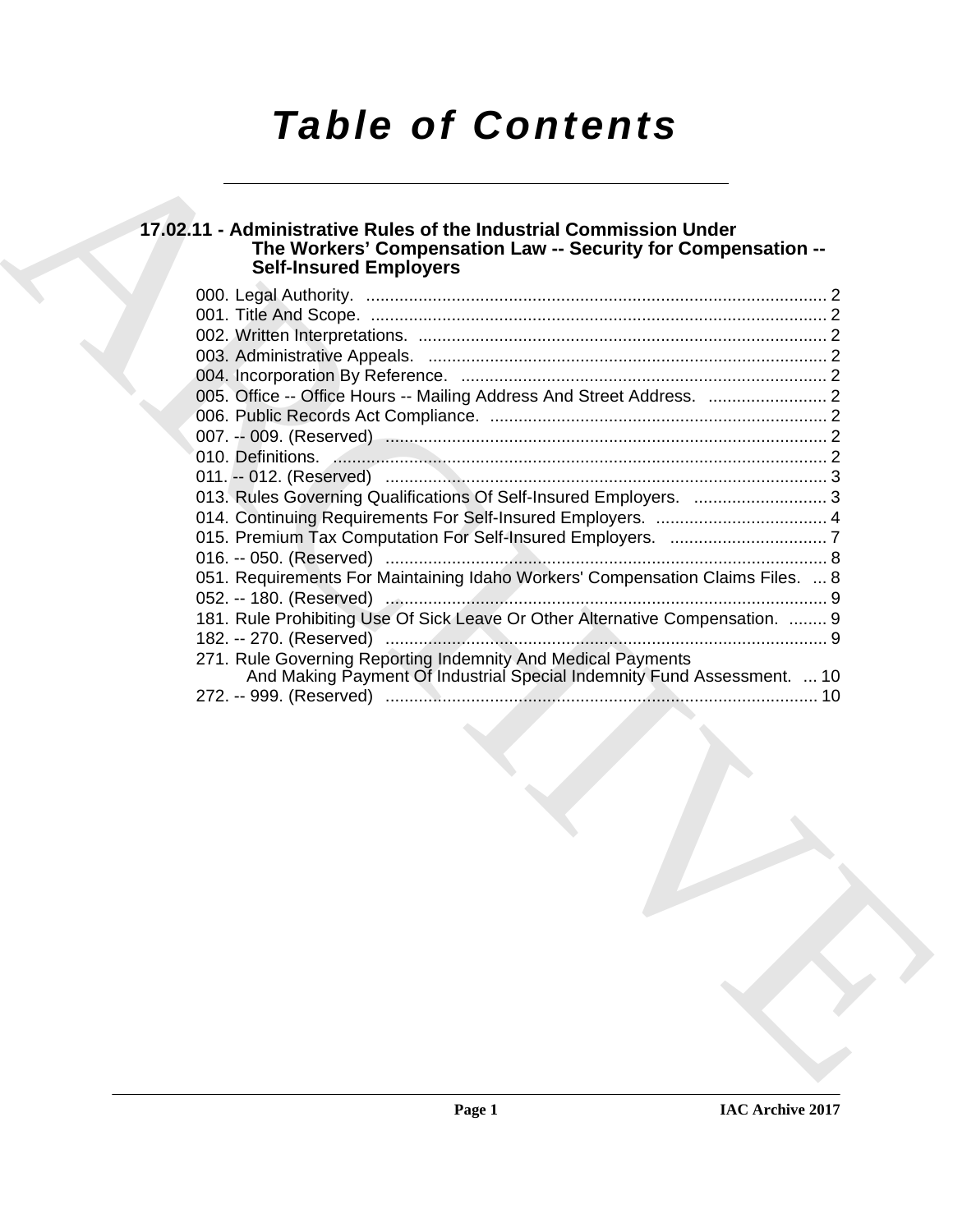# **IAC Archive 2017**

#### **IDAPA 17 TITLE 02 CHAPTER 11**

#### <span id="page-1-0"></span>**17.02.11 - ADMINISTRATIVE RULES OF THE INDUSTRIAL COMMISSION UNDER THE WORKERS' COMPENSATION LAW -- SECURITY FOR COMPENSATION -- SELF-INSURED EMPLOYERS**

## <span id="page-1-1"></span>**000. LEGAL AUTHORITY.**

These rules are adopted and promulgated by the Industrial Commission pursuant to the provisions of Sections 72-<br>508, 72-301 and 72-304, Idaho Code. (4-7-11) 508, 72-301 and 72-304, Idaho Code.

## <span id="page-1-2"></span>**001. TITLE AND SCOPE.**

These rules shall be cited as IDAPA 17.02.11, "Administrative Rules of the Industrial Commission Under the Workers' Compensation Law -- Security for Compensation -- Self-Insured Employers." These rules shall apply to all employers securing compensation under the Workers' Compensation Law. (4-7-11) employers securing compensation under the Workers' Compensation Law.

## <span id="page-1-3"></span>**002. WRITTEN INTERPRETATIONS.**

No written interpretations of these rules exist.  $(4-7-11)$ 

## <span id="page-1-4"></span>**003. ADMINISTRATIVE APPEALS.**

| There is no administrative appeal from decisions of the Industrial Commission in workers' compensation matters, as |            |
|--------------------------------------------------------------------------------------------------------------------|------------|
| the Commission is exempted from contested-cases provisions of the Administrative Procedure Act.                    | $(4-7-11)$ |

# <span id="page-1-5"></span>**004. INCORPORATION BY REFERENCE.**

No documents have been incorporated by reference into these rules. (3-20-14)

# <span id="page-1-6"></span>**005. OFFICE -- OFFICE HOURS -- MAILING ADDRESS AND STREET ADDRESS.**

CHAPTER 11<br>
17.02.11.4 ADMINISTRATIVE ROLLES OF THE ROUSSION UNDER THE WORKERS<br>
COMPENSATION LAW - SECURITY FOR COMPENSATION - SELF-INSURED EMPLOYERS<br>
17.03. ALS ALA (17.14 (POINT), 17.03. I. (17.14 (POINT), 17.14 (POINT) Idaho Industrial Commission office hours are Monday through Friday, 8:00 a.m. to 5:00 p.m., except holidays designated by the state of Idaho. The mailing address for filing documents is Idaho Industrial Commission, PO BOX 83720, Boise, ID 83720-0041. The Commission office is located at 700 S. Clearwater Lane, Boise, ID 83712. (3-20-14)

# <span id="page-1-7"></span>**006. PUBLIC RECORDS ACT COMPLIANCE.**

This rule is subject to and in compliance with the Public Records Act. (3-20-14)

## <span id="page-1-8"></span>**007. -- 009. (RESERVED)**

## <span id="page-1-10"></span><span id="page-1-9"></span>**010. DEFINITIONS.**

<span id="page-1-11"></span>

| For the purposes of this chapter, the following definitions are applicable: | $(4-7-11)$  |
|-----------------------------------------------------------------------------|-------------|
| <b>Adjuster</b> . An individual who adjusts workers' compensation claims.   | $(3-25-16)$ |

<span id="page-1-12"></span>**02.** Claims Administrator. An organization, including insurers, third party administrators, lent adjusters, or self-insured employers, that services workers' compensation claims. (3-25-16) independent adjusters, or self-insured employers, that services workers' compensation claims.

<span id="page-1-13"></span>**03. Compensation**. All benefits payable under the provisions of the Idaho Workers Compensation (3-29-12) Law.  $(3-29-12)$ 

**04. Indemnity Benefits**. All payments made to or on behalf of workers' compensation claimants, including temporary or permanent disability benefits, permanent partial impairment benefits, death benefits paid to dependents, retraining benefits, and any other type of income benefits, but excluding medical and related benefits.

<span id="page-1-16"></span><span id="page-1-15"></span><span id="page-1-14"></span>**05.** Indemnity Claim. Any claim made for the payment of indemnity benefits.  $(4-7-11)$ 

**06.** Payroll. The gross amount paid by an employer for salaries, wages or commissions earned by its own direct employees, but not including any money paid to another entity or received from another entity for leased employees. (4-7-11) employees. (4-7-11)

**Section 000 Page 2**

 $(4 - 7 - 11)$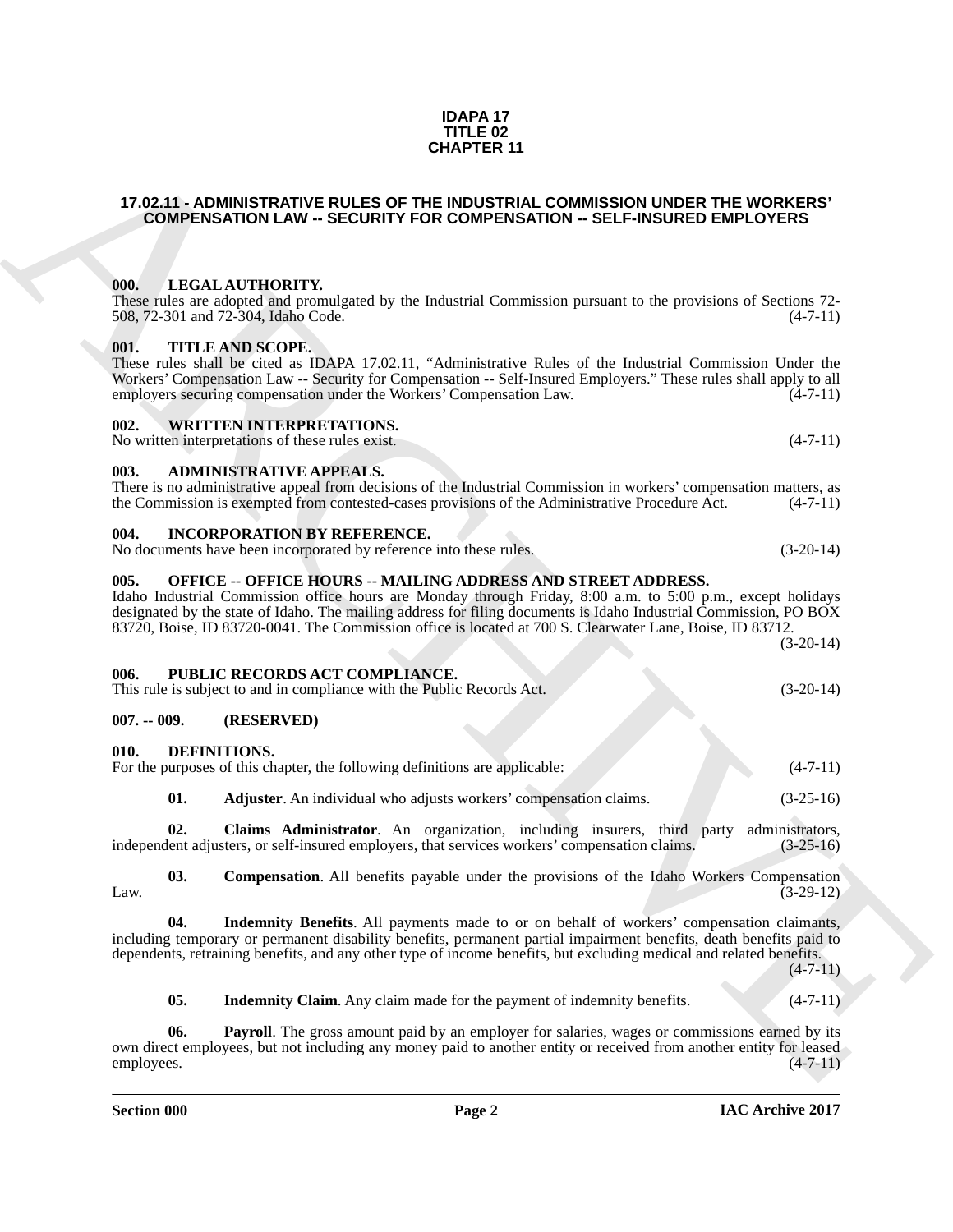# <span id="page-2-0"></span>**011. -- 012. (RESERVED)**

#### <span id="page-2-2"></span><span id="page-2-1"></span>**013. RULES GOVERNING QUALIFICATIONS OF SELF-INSURED EMPLOYERS.**

<span id="page-2-11"></span>In order to be considered for approval by the Industrial Commission to self-insure under Section 72-301, Idaho Code, an employer shall comply with the following requirements:  $(4-7-11)$ an employer shall comply with the following requirements:

Both and The Control of the Companion of the Companion of the Companion of the Control of the Control of the Control of the Control of the Control of the Control of the Control of the Control of the Control of the Control **Payroll**. Have an average annual Idaho payroll over the preceding three (3) years of at least four million dollars (\$4,000,000). However, if the applicant is approved to apply under the exception to this requirement provided by Section 72-301A, Idaho Code, for employers at Idaho National Laboratory working under a cost reimbursement contract with the federal government, the employer must have an annual Idaho payroll of at least four million dollars (\$4,000,000) as of the effective date of the Commission's approval to act as a self-insured employer in Idaho. Idaho. (4-11-15)

<span id="page-2-4"></span>**02. Application**. Submit a completed application, available from the Industrial Commission's Fiscal Bureau, along with the application fee of two hundred fifty dollars (\$250), to the Idaho Industrial Commission, Attention: Fiscal Bureau, telephone (208) 334-6000. (3-20-14) Attention: Fiscal Bureau, telephone (208) 334-6000.

<span id="page-2-7"></span>**03. Documentation**. Submit documentation satisfactory to the Commission demonstrating the sound financial condition of the employer, such as the most recent CPA reviewed or, if available, audited, financial statement. (4-7-11)

<span id="page-2-5"></span>**04. Claims Adjusting**. Designate in writing a claims administrator employing an Idaho licensed, resident adjuster including name and address. Each claims administrator shall have only one (1) mailing address on record at the Commission for claims adjusting purposes. (3-25-16)

<span id="page-2-12"></span>**05. Previous Claims**. Provide a history of all workers' compensation claims filed with the employer or the employer's workers' compensation carrier, as well as all compensation paid, during the previous five (5) calendar  $years.$  (3-29-12)

<span id="page-2-8"></span>**06. Excess Insurance**. Provide an insurance plan that must include excess insurance coverage and copies of all proposed policies of excess workers' compensation insurance coverage, unless the applicant is approved by the Commission as qualified under the exception to this requirement provided by Section 72-301A, Idaho Code, for employers at Idaho National Laboratory working under a cost reimbursement contract with the federal government. (4-11-15)

<span id="page-2-3"></span>**07. Actuarial Study**. Provide an actuarial study prepared by a qualified actuary determining adequate rates for the proposed self-funded worker's compensation plan based upon a fifty percent (50%) confidence level.

(3-29-12)

<span id="page-2-9"></span>**08. Feasibility Study**. Provide a self-insurance feasibility study that includes an analysis of the advantages and disadvantages of self insurance as compared to current coverage, and the related costs and benefits. (3-29-12)

**09. Custodial Agreement**. Set up a custodial agreement with the State Treasurer for securities required to be deposited under Sections 72-301 and 72-302, Idaho Code, unless the applicant is approved by the Commission as qualified under the exception to this requirement provided by Section 72-301A, Idaho Code, for employers at Idaho National Laboratory working under a cost reimbursement contract with the federal government. (4-11-15)

<span id="page-2-13"></span><span id="page-2-10"></span><span id="page-2-6"></span>**10. Supplemental Information**. Provide supplemental information as requested;  $(4-7-11)$ 

**11. Initial Security Deposit**. Prior to final approval, deposit an initial security deposit with the Idaho State Treasurer in the form permitted by Section 72-301, Idaho Code, or a self-insurer's bond in substantially the form set forth in Subsection 014.02, of this rule, in the amount of one hundred fifty thousand dollars (\$150,000), plus five percent (5%) of the first ten million dollars (\$10,000,000) of the employer's average annual payroll in the state of Idaho for the three (3) preceding years; along with such additional security as may be required by the Commission based on prior claims history, unless the applicant is approved by the Commission as qualified under the exception to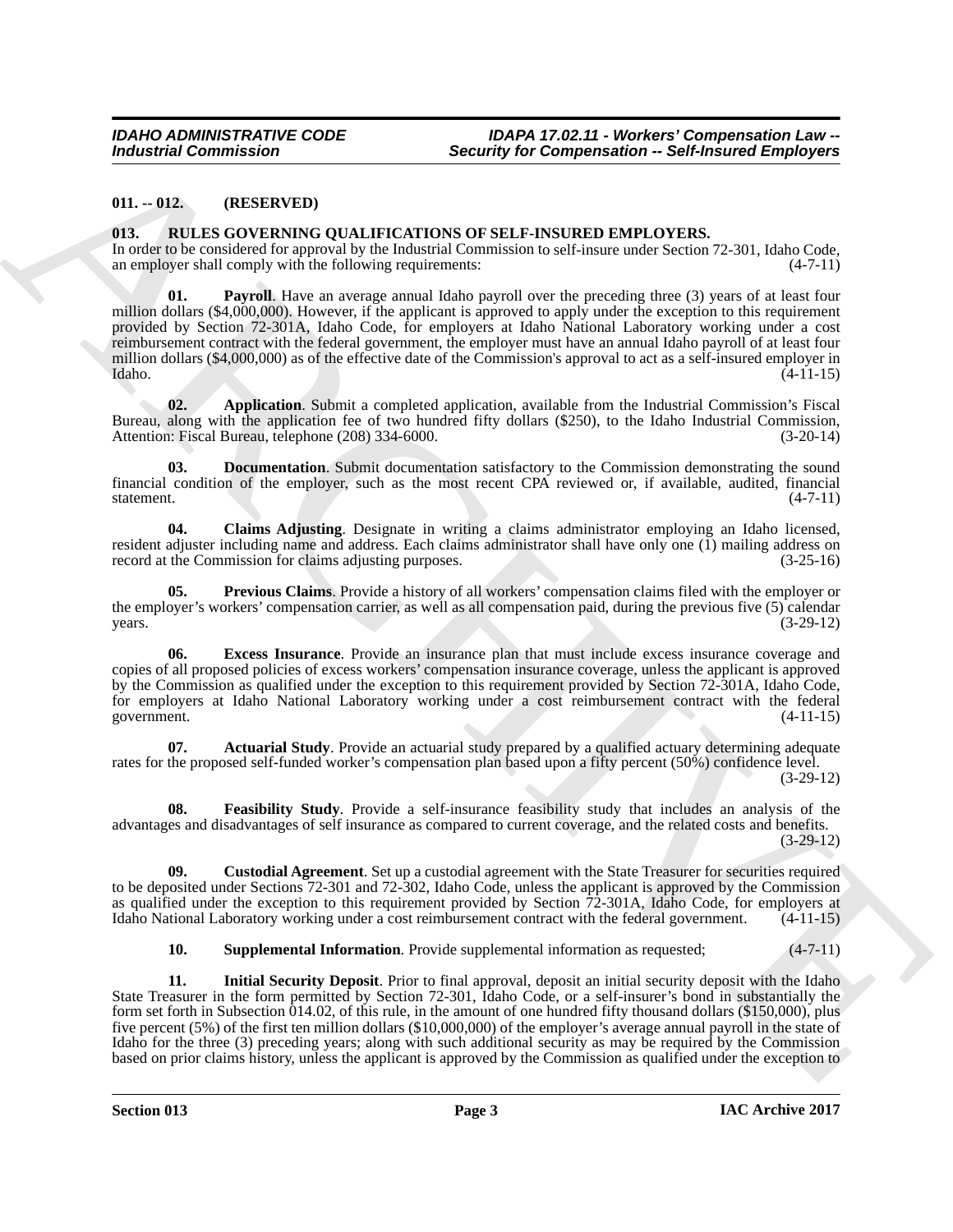#### *IDAHO ADMINISTRATIVE CODE IDAPA 17.02.11 - Workers' Compensation Law -- Industrial Commission Security for Compensation -- Self-Insured Employers*

this requirement provided by Section 72-301A, Idaho Code, for employers at Idaho National Laboratory working<br>under a cost reimbursement contract with the federal government. (4-11-15) under a cost reimbursement contract with the federal government.

<span id="page-3-4"></span>**12. Initial Guaranty Agreement**. The Commission may allow or, where financial reports or other factors such as the high risk industry of the employer indicate the need, require an employer that is organized as a joint venture or a wholly owned subsidiary to provide a guaranty agreement from each member of the joint venture or the parent company. This guaranty agreement confirms the continuing agreement of each of the joint venture members or the parent company to guarantee the payment of all Idaho workers' compensation claims of employees of that joint venture or subsidiary employer seeking to become self-insured. The guaranty agreement shall be in substantially the same form as the current sample Indemnity and Guaranty Agreement and, as applicable, the companion Consent of the Board of Directors, available from the Commission and posted on the Commission's website at www.iic.idaho.gov. (3-20-14)

<span id="page-3-5"></span><span id="page-3-2"></span><span id="page-3-1"></span>**13.** Written Approval. Obtain written approval from the Industrial Commission. (4-7-11)

# <span id="page-3-0"></span>**014. CONTINUING REQUIREMENTS FOR SELF-INSURED EMPLOYERS.**

Upon receiving the approval of the Industrial Commission to be a self-insured employer under Section 72-301, Idaho Code, to continue such approval a self-insured employer shall comply with the following requirements:  $(4-$ Code, to continue such approval a self-insured employer shall comply with the following requirements:

**01. Payroll Requirements**. Maintain an average annual Idaho payroll over the preceding three (3) years of at least four million dollars (\$4,000,000), unless the applicant was approved by the Commission as qualified under the exception to this requirement provided by Section  $72-301$ A, Idaho Code, for employers at Idaho National Laboratory working under a cost reimbursement contract with the federal government. Any self-insured employer that does not meet the payroll requirement of this rule for two consecutive semi-annual premium tax reporting periods shall be allowed to maintain their self-insured status for six (6) months from the end of the last reporting period in order to permit them time to increase their payroll or obtain workers' compensation coverage with an insurance<br>carrier authorized to write workers' compensation insurance in the state of Idaho. (4-11-15) carrier authorized to write workers' compensation insurance in the state of Idaho.

# <span id="page-3-3"></span>**02. Security Deposit with Treasurer**. (4-7-11)

Modera of Commutation Control in the United Section Commutation Commutation Commutation Commutation Commutation Commutation Commutation Commutation Commutation Commutation Commutation Commutation Commutation Commutation C **a.** Maintain a primary security deposit with the Idaho State Treasurer in the form permitted by Section 72-301, Idaho Code, a self-insurer's bond in substantially the form set forth below, or in such other form approved by the Commission, in the amount of one hundred fifty thousand dollars (\$150,000), plus five percent (5%) of the employers' average annual payroll in the state of Idaho for the three (3) preceding years, not in excess of ten million dollars (\$10,000,000), unless the applicant was approved by the Commission as qualified under the exception to this requirement provided by Section 72-301A, Idaho Code, for employers at Idaho National Laboratory working under a cost reimbursement contract with the federal government. If a surety bond is deposited, the surety company shall be completely independent of the principal and authorized to transact such business in the state of Idaho. In addition thereto, the self-insured employer shall deposit additional security in such amount as the Commission determines is necessary to secure the self-insured employer's total unpaid liability for compensation under the Workers' Compensation Law. No approved security shall be accepted for deposit above its par value. Additional deposits of approved security may be required semi-annually if the market value of an approved investment falls below its par value or if the total value of the employer's security deposit falls below the total security required to be maintained on deposit when calculated in accordance with this rule. (4-11-15)

**b.** Self-insured employers shall receive a credit for the primary security deposit against the selfinsured employer's obligation to post the additional security required by Subsection 014.02.a. of this rule. (3-29-12)

Excess insurance coverage approved by the Commission may apply as a credit against the selfinsured employer's obligation to post the additional security required by Subsection 014.02.a. of this rule. The Commission must be provided with thirty (30) days advance written notice of any change or cancellation of an approved excess insurance policy. No credit will be given for any excess insurance coverage provided by a surplus lines carrier, as described in Chapter 12, Title 41, Idaho Code. (3-20-14)

**d.** All security deposited by the self-insured employer shall be maintained as provided by Section 72-<br>10 Code. (4-7-11) 302, Idaho Code.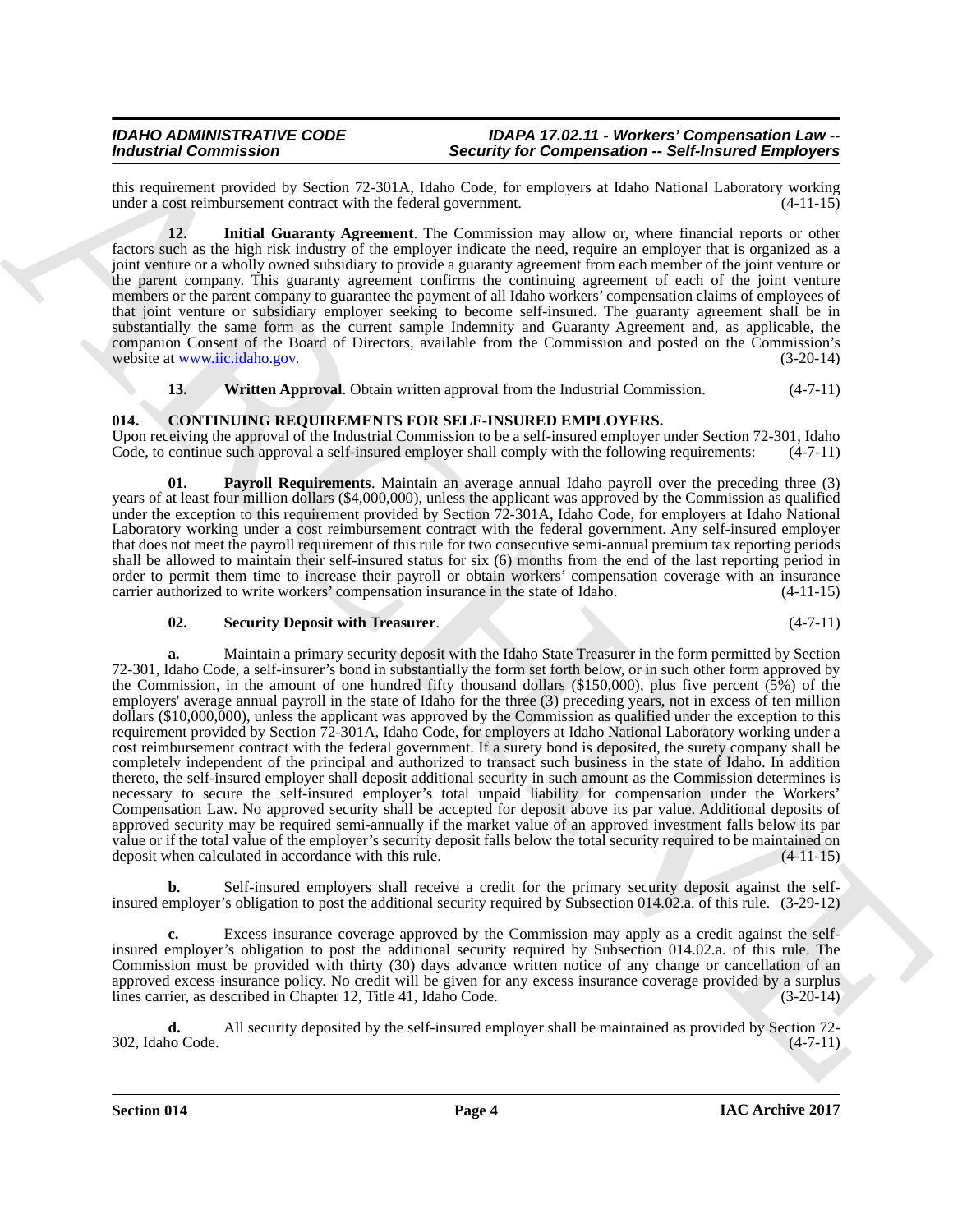#### *IDAHO ADMINISTRATIVE CODE IDAPA 17.02.11 - Workers' Compensation Law -- Industrial Commission Security for Compensation -- Self-Insured Employers*

**e.** Any withdrawal or partial release of security deposited hereunder must be requested in writing and approved by the Commission.

#### **SELF-INSURER'S COMPENSATION BOND**

Broadcare and the state of the state of the state of the state of the state of the state of the state of the state of the state of the state of the state of the state of the state of the state of the state of the state of KNOW ALL MEN BY THESE PRESENTS, THAT \_\_\_\_\_\_\_\_\_\_\_\_\_\_\_\_\_\_\_\_\_\_\_\_\_\_\_\_\_\_\_\_, a corporation of the State of \_\_\_\_\_\_\_\_\_, hereinafter called the Principal, as Principal, and the \_\_\_\_\_\_\_\_\_\_\_\_\_\_\_, a corporation of the . hereinafter called the Principal, as Principal, and the surety corporation authorized to transact a surety business in the State of Idaho, as Surety, are held and firmly bound unto the State of Idaho, for the use and benefit of all those employees of the Principal to whom or to the dependents of whom the Principal may, during the life of this bond, become liable for benefits under the Idaho Workers' Compensation Law, as hereinafter more fully referred to, in the sum equal to and limited by the sum or sums that may become due and/or payable by said Principal to said employees under the terms, provisions and limitations of said Workers' Compensation Law, and in accordance with the terms, agreements, conditions and limitations of this obligation not experience in the sum of which, well and truly made, the Principal well and truly binds itself, its successors and assigns, and the Surety binds itself, its successors and assigns, jointly and severally, well and truly by these presents.

WHEREAS, in accordance with the provisions of Idaho Code, Title 72, Chapters 1 to 8, both inclusive, known as the Workers' Compensation Law and all amendments thereto, and Principal has elected to secure compensation to its employees by depositing and maintaining with the Industrial Commission of Idaho a surety bond issued and executed by the surety herein named, which surety is duly qualified to transact such business in the state of Idaho subject to the approval of the Industrial Commission of the State of Idaho.

NOW, THEREFORE, the condition of this obligation is such that if the said Principal shall pay compensation according to the terms, provisions, and limitations of Idaho Code, Title 72, Chapter 1 to 8, both inclusive, known as the Workers' Compensation Law and all amendments thereto, to its injured employees or the dependents of its killed employees contemplated by the terms of and covered under the said law, and shall furnish medical, surgical, nursing and the hospital services and attention and funeral expenses as provided for in said law (all of which shall be understood to be included in the term "compensation" as hereinafter used), then this obligation shall be null and void, otherwise to remain in full force and effect, subject, however to the following express conditions and agreements:

That any employee or the dependent of any employee of the Principal entitled to compensation under said Workers' Compensation Law, shall have the right to enforce in his own name the liability of the Surety hereunder, in whole or in part, for such compensation, either by at any time filing a separate claim against the Surety or by at any time making the Surety a part of the original claim against the employer; provided, however, that payment in whole or in part of such compensation by either the Principal or the Surety shall, to the extent thereof, be a bar to the recovery against the other of the amount so paid.

That as between the employee and the Surety, notice to or knowledge of the occurrence of injury on the part of the employer shall be deemed notice to or knowledge, as the case may be, on the part of the Surety; that the obligation of the Surety, and the Surety, shall in all things be bound by and subject to the orders, findings, decisions or awards rendered against the Principal for the payment of compensation under the provisions of the Workers' Compensation Law aforesaid, and that the insolvency or bankruptcy of the Principal and its discharge therein, shall not relieve the Surety from the payment of compensation for injuries, including death resulting therefrom, sustained during the life of this bond by an employee of the Principal covered under the Workers' Compensation Law.

That upon request of the Industrial Commission of Idaho, it will make such changes in this form of bond by endorsement to be attached hereto or by the execution of a surety bond replacing this one, as the said Commission may deem requisite, to bring this bond into conformity with its rulings as to the form of surety bond required of employers under Idaho Code, Title 72, Chapters 1 to 8, both inclusive, known as the Workers' Compensation Law and all amendments thereto.

This bond is issued for an indefinite term to begin on the <u>equal</u> day of <u>equal comparentle</u>, 20<sub>\_\_</sub>, and will continue in full force and effect until terminated in either of the following two manners: This bond may be cancelled by the Surety by filing sixty (60) days written cancellation notice by registered mail with the Industrial Commission of the State of Idaho. This bond may be cancelled by the Industrial Commission of the State of Idaho by written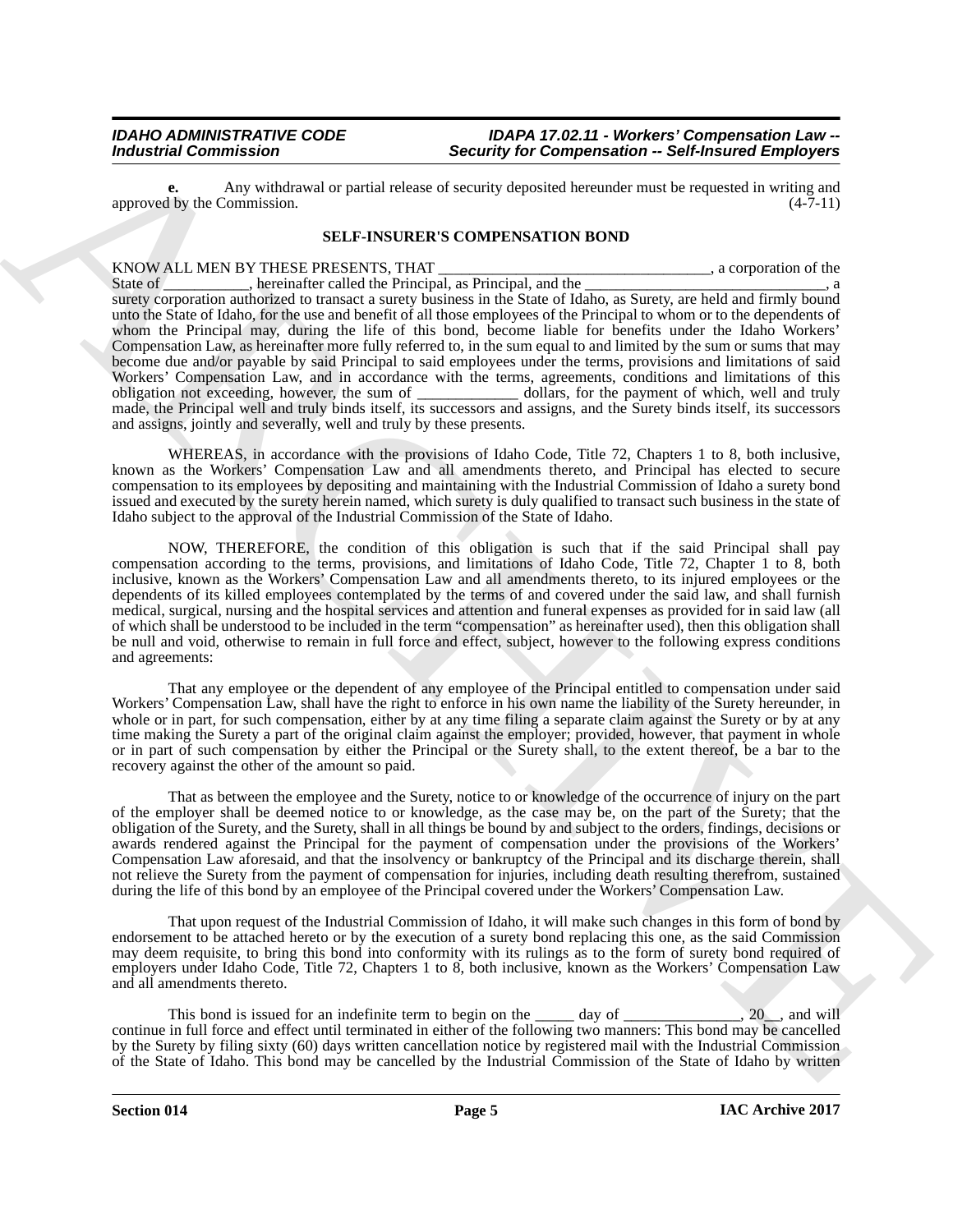|                    | <b>Industrial Commission</b>                                  | <b>Security for Compensation -- Self-Insured Employers</b>                                                                                                                                                                                                                                                                                                                                                                                                                                                                                                                                                                                                                                                                                                                                                           |                |
|--------------------|---------------------------------------------------------------|----------------------------------------------------------------------------------------------------------------------------------------------------------------------------------------------------------------------------------------------------------------------------------------------------------------------------------------------------------------------------------------------------------------------------------------------------------------------------------------------------------------------------------------------------------------------------------------------------------------------------------------------------------------------------------------------------------------------------------------------------------------------------------------------------------------------|----------------|
|                    |                                                               | notice to the Surety hereon, which notice shall specify the date of termination of the bond.                                                                                                                                                                                                                                                                                                                                                                                                                                                                                                                                                                                                                                                                                                                         |                |
|                    | in due form this $\qquad \qquad$ day of $\qquad \qquad$ , 20. | IN TESTIMONY WHEREOF, the said Principal and said Surety have caused these presents to be executed                                                                                                                                                                                                                                                                                                                                                                                                                                                                                                                                                                                                                                                                                                                   |                |
| Countersigned      |                                                               |                                                                                                                                                                                                                                                                                                                                                                                                                                                                                                                                                                                                                                                                                                                                                                                                                      |                |
| By                 |                                                               |                                                                                                                                                                                                                                                                                                                                                                                                                                                                                                                                                                                                                                                                                                                                                                                                                      |                |
|                    | <b>Resident Agent</b>                                         | Principal                                                                                                                                                                                                                                                                                                                                                                                                                                                                                                                                                                                                                                                                                                                                                                                                            |                |
|                    | <b>SEAL</b>                                                   |                                                                                                                                                                                                                                                                                                                                                                                                                                                                                                                                                                                                                                                                                                                                                                                                                      |                |
| <b>SEAL</b>        | <b>By</b>                                                     |                                                                                                                                                                                                                                                                                                                                                                                                                                                                                                                                                                                                                                                                                                                                                                                                                      |                |
|                    |                                                               | <b>By</b>                                                                                                                                                                                                                                                                                                                                                                                                                                                                                                                                                                                                                                                                                                                                                                                                            |                |
|                    | or on the Commission's website at www.iic.idaho.gov.          | Samples of this form are available from the Fiscal Bureau of the Industrial Commission, Telephone (208) 334-6000,                                                                                                                                                                                                                                                                                                                                                                                                                                                                                                                                                                                                                                                                                                    | $(3-20-14)$    |
| 03.                | <b>Continue or Provide Guaranty Agreement.</b>                |                                                                                                                                                                                                                                                                                                                                                                                                                                                                                                                                                                                                                                                                                                                                                                                                                      | $(3-20-14)$    |
| a.                 | is permitted by the Commission.                               | A self-insured employer that is organized as a joint venture or a wholly owned subsidiary shall<br>continue in effect any guaranty agreement that the Commission has previously allowed or required, until termination                                                                                                                                                                                                                                                                                                                                                                                                                                                                                                                                                                                               | $(3-20-14)$    |
| www.iic.idaho.gov. |                                                               | industry risk indicates the need, a self-insured employer that is organized as a joint venture or a wholly owned<br>subsidiary may be allowed to, or shall upon request, provide a guaranty agreement from each member of the joint<br>venture or the parent company. This guaranty agreement confirms the continuing agreement of each of the joint<br>venture members or the parent company to guarantee the payment of all Idaho workers' compensation claims of<br>employees of that joint venture or subsidiary self-insured employer. The guaranty agreement shall be in substantially<br>the same form as the current sample Indemnity and Guaranty Agreement, and as applicable, the companion Consent<br>of the Board of Directors, available from the Commission and posted on the Commission's website at | $(3-20-14)$    |
| 04.                |                                                               | Maintain a Licensed Resident Adjuster. Maintain an Idaho licensed, resident claims adjuster<br>located within the state of Idaho who shall have full authority to make decisions and to authorize the payment of all<br>compensation on said claims on behalf of the employer including, but not limited to, the following:                                                                                                                                                                                                                                                                                                                                                                                                                                                                                          | $(3-25-16)$    |
| a.                 |                                                               | Investigate and adjust all claims for compensation;                                                                                                                                                                                                                                                                                                                                                                                                                                                                                                                                                                                                                                                                                                                                                                  | $(4-7-11)$     |
| b.                 | Pay all compensation benefits due;                            |                                                                                                                                                                                                                                                                                                                                                                                                                                                                                                                                                                                                                                                                                                                                                                                                                      | $(4 - 7 - 11)$ |
| c.                 | which may be issued under the Workers' Compensation Law;      | Accept service of claims, applications for hearings, orders of the Commission, and all process                                                                                                                                                                                                                                                                                                                                                                                                                                                                                                                                                                                                                                                                                                                       | $(4-7-11)$     |
| d.                 |                                                               | Enter into compensation agreements and lump sum settlements with Claimants;                                                                                                                                                                                                                                                                                                                                                                                                                                                                                                                                                                                                                                                                                                                                          | $(4-7-11)$     |
| е.                 | under the Workers' Compensation Law.                          | Provide at the employer's expense necessary forms to any employee who wishes to file a claim                                                                                                                                                                                                                                                                                                                                                                                                                                                                                                                                                                                                                                                                                                                         | $(4-7-11)$     |
| 05.                | Commission, total unpaid liability on all open claims.        | File Reports. Report to the Industrial Commission semi-annually, or more often as required by the                                                                                                                                                                                                                                                                                                                                                                                                                                                                                                                                                                                                                                                                                                                    | $(3-29-12)$    |
|                    |                                                               |                                                                                                                                                                                                                                                                                                                                                                                                                                                                                                                                                                                                                                                                                                                                                                                                                      |                |

#### <span id="page-5-0"></span>**03. Continue or Provide Guaranty Agreement**. (3-20-14)

<span id="page-5-2"></span><span id="page-5-1"></span>

| Investigate and adjust all claims for compensation; |  | $(4-7-11)$ |
|-----------------------------------------------------|--|------------|
| Pay all compensation benefits due:                  |  | $(4-7-11)$ |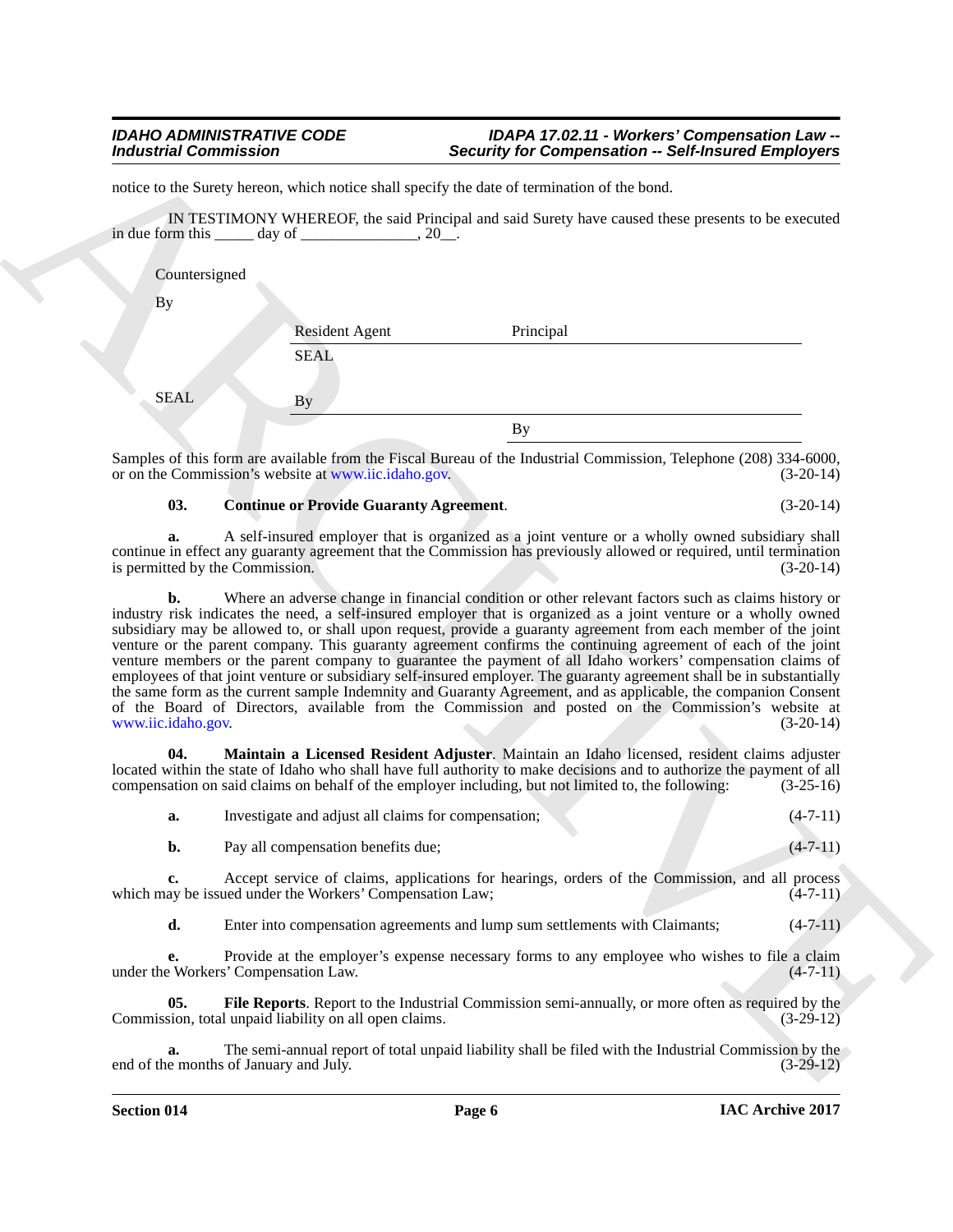**b.** The report shall provide the aggregate number of open claims, including indemnity with medical and medical only claims, along with the amount of any compensation paid on open claims, as of the end of each June and December. (3-29-12) and December.

**c.** The report shall be filed even if there are no open claims. In that event, the employer shall certify hat there are no open claims to be reported. (3-29-12) the fact that there are no open claims to be reported.

**d.** The report shall be submitted on or in a format that is substantially the same as the current Form IC-211, "Self-Insured Employer Report of Total Unpaid Liability," available from the Fiscal Bureau of the Industrial Commission or on the Commission's website at www.iic.idaho.gov. The report may be produced as a computerized spreadsheet or database printout and shall be submitted to the Commission in writing on paper no larger than eight and one-half inches by eleven inches  $(8\frac{1}{2}$ " x 11" in size. and one-half inches by eleven inches  $(8 \frac{1}{2}$ " x 11") in size.

**e.** The report shall be signed and certified to be correct by a corporate officer. If an employer has designated more than one adjuster for workers' compensation claims in Idaho, a corporate officer of the employer shall prepare, certify and file a consolidated report of all unpaid liability. (3-29-12) shall prepare, certify and file a consolidated report of all unpaid liability.

**f.** A self-insured employer shall also make, within the time prescribed, such other reports and respond to such information requests as the Commission may require from time to time concerning matters under the Workers' Compensation Law. (3-25-16) Workers' Compensation Law.

<span id="page-6-2"></span>**06. Submit to Audits by Industrial Commission**. Each year a self-insured employer shall provide the Industrial Commission with a copy of its annual financial statements, or other acceptable documentation. Each selfinsured employer shall submit to audit by the Commission or its designee at any time and as often as it requires to verify the amount of premium such self-insured employer would be required to pay as premium to the State Insurance Fund, and to verify compliance with the provisions of these rules and the Idaho Workers' Compensation Law. For the purpose of determining such premium for uninsured contractors of a self-insured employer, the most recent proof of coverage information contained in the Industrial Commission's database shall be presumed to be correct for the purpose of determining such coverage.

<span id="page-6-1"></span>**07. Comply with Law and Rules**. Comply with the statutes of the state of Idaho and the rules of the Industrial Commission to the end that payment of compensation shall be sure and certain and not unnecessarily delayed. The Commission may withdraw its approval of any employer to operate as a self-insurer if it shall appear to the Commission that workers secured by said self-insured employer are not adequately protected and served, or the employer is failing to comply with the provisions of these rules or the Workers' Compensation Law. (4-7-11)

# <span id="page-6-5"></span><span id="page-6-3"></span><span id="page-6-0"></span>**015. PREMIUM TAX COMPUTATION FOR SELF-INSURED EMPLOYERS.**

Between the report of the probability of Composition – Solved Employee and Composition – Solved Employee Employee and Composition – Solved Employee Employee and Composition – Solved Employee and Composition – Solved Emplo **01. Payroll Reports**. No later than March 3rd and July 31st, self-insured employers shall file a semiannual premium tax report with the Fiscal Bureau of the Commission. Self-insured employers shall use the Commission's current report form IC 4010, along with the accompanying computation form IC 4010a, available on the Commission's website or from the Fiscal Bureau. The premium tax payment due from a self-insured employer shall be based upon the manual premium calculated for each reporting period, as modified by an experience modification factor calculated by the National Council on Compensation Insurance (NCCI) and submitted to the Commission in accordance with Subsection 015.02 of this rule. No other rating factor shall be allowed. If the selfinsured employer elects to not provide such experience modification factor, the premium tax will be computed based upon the manual premium only. (4-11-15)

<span id="page-6-4"></span>**02. Experience Modification**. A self-insured employer that elects to use an experience modification factor in computing premium tax shall make an annual application to NCCI for an experience modification factor using the NCCI form ERM-6 and paying to NCCI any fees charged for providing that calculation. An NCCI experience modification factor may only be based on the employer's Idaho operations for which self-insured status is authorized. In order to have an experience modification factor considered for any reporting period, an employer must<br>timely submit to the Commission's Fiscal Bureau: (4-11-15) timely submit to the Commission's Fiscal Bureau:

**a.** A copy of the completed form ERM-6 filed with NCCI;  $(4-11-15)$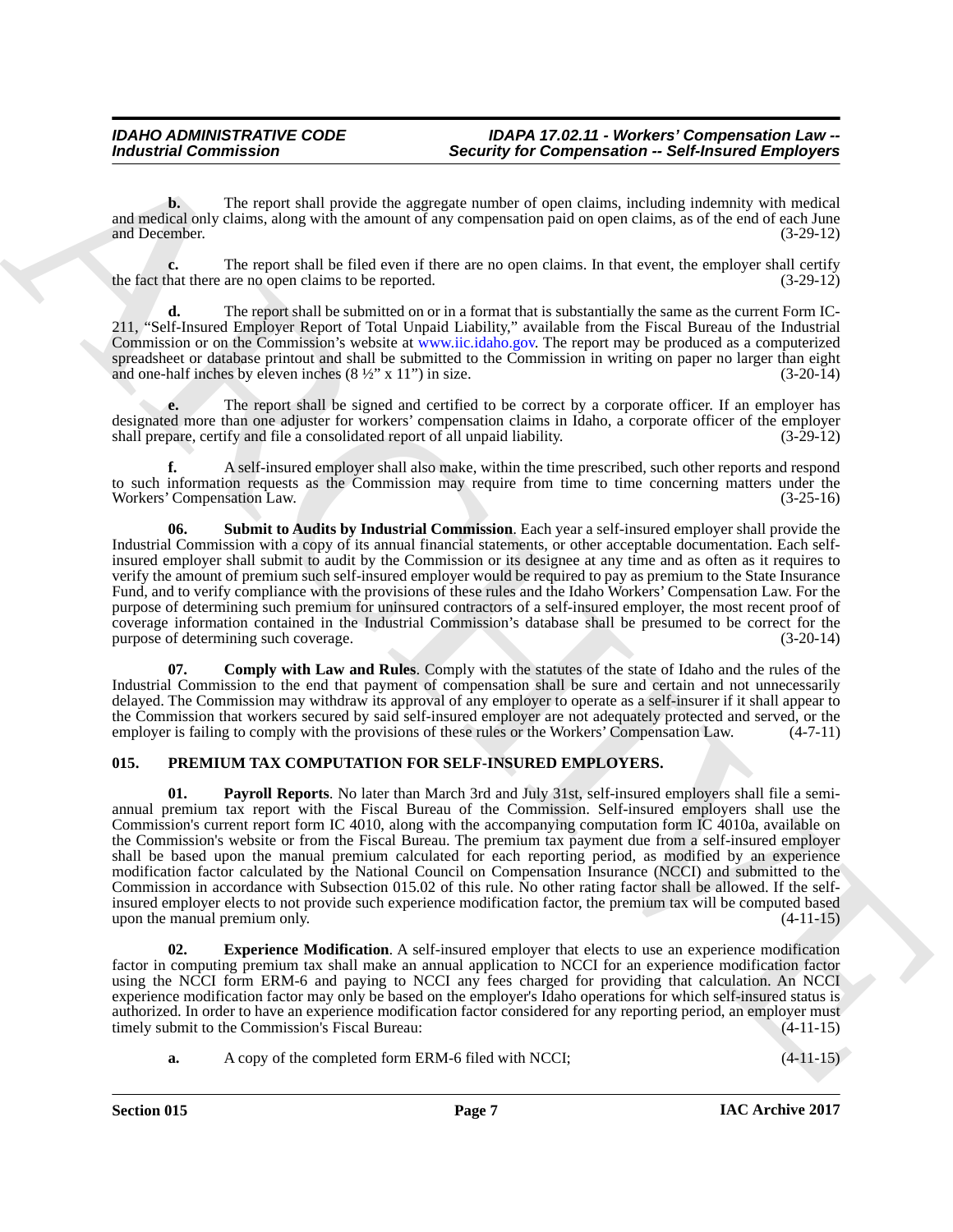**b.** The resulting experience modification factor received from NCCI; and  $(4-11-15)$ 

**c.** The completed IC 4010 Semi-Annual Premium Tax Form for Self-Insurers and IC 4010a Computation Form. (4-11-15)

#### <span id="page-7-0"></span>**016. -- 050. (RESERVED)**

# <span id="page-7-2"></span><span id="page-7-1"></span>**051. REQUIREMENTS FOR MAINTAINING IDAHO WORKERS' COMPENSATION CLAIMS FILES.**

<span id="page-7-8"></span>All self-insured employers and licensed adjustors servicing Idaho workers' compensation claims shall comply with the following requirements: (4-7-11) the following requirements:

For the resulting of Compensation - Security for Compensation - Self-distance Employees<br>
The computation and China ARCHIVE (Fig. 2010) Self-distance track of Recal to Self-distance and C<sub>1</sub> (11.15)<br>
Computation Tom **EXECU 01. Idaho Office**. All self-insured employers and licensed adjusters servicing Idaho workers' compensation claims shall maintain an office within the state of Idaho. The offices shall be staffed by adequate personnel to conduct business. The self-insured employer shall designate and require an idaho licensed, resident adjuster to make decisions regarding claims pursuant to Section 72-305, Idaho Code. As staffing changes occur and, at least annually, the self-insured employer or licensed adjuster shall submit to the Industrial Commission Secretary the names of those authorized to make decisions regarding claims pursuant to Section 72-305, Idaho Code. Answering machines, answering services, or toll free numbers outside of the state will not suffice. (3-25-16)

**02. Claim Files**. All Idaho workers' compensation claim files shall be maintained within the state of Idaho in either hard copy or immediately accessible electronic format. Claim files shall include, but are not limited to:  $(4 - 7 - 11)$ 

<span id="page-7-4"></span>

| a. | First Report of Injury and Claim for Benefits; | $(4-7-11)$ |  |
|----|------------------------------------------------|------------|--|
|    |                                                |            |  |

| b. | Copies of bills for medical care: | $(4-7-11)$ |  |
|----|-----------------------------------|------------|--|
|    |                                   |            |  |

**c.** Copy of lost-time computations, if applicable; (4-7-11)

**d.** Correspondence reflecting reasons for any delays in payments (i.e., awaiting medical reports, clarification, questionable items on bills, etc.), the resolution of such delays and acceptance or denial of compensability; (4-7-11)

| Employer's Supplemental Report; and |  | $(4-7-11)$ |
|-------------------------------------|--|------------|
|-------------------------------------|--|------------|

<span id="page-7-7"></span><span id="page-7-6"></span>**f.** Medical reports. (4-7-11)

**03.** Correspondence. All original correspondence involving adjusting decisions regarding Idaho compensation claims shall be authorized from and maintained at in-state offices. (3-25-16) workers' compensation claims shall be authorized from and maintained at in-state offices.

**04. Date Stamp**. Each of the documents listed in Subsections 051.02 and 051.03 shall be date-stamped with the name of the receiving office on the day received, and by each receiving agent or vendor acting on behalf of the self-insured employer.  $(4-7-11)$ the self-insured employer.

<span id="page-7-9"></span>**05. Notice and Claim**. All First Reports of Injury, Claims for Benefits, notices of occupational illnesses and fatalities shall be sent directly to the in-state adjuster or self-insured employer. The original copy of the First Report of Injury, Claim for Benefits and notices of occupational illness and fatality shall be sent directly to the Industrial Commission. (4-7-11) Industrial Commission.

<span id="page-7-5"></span>**06. Compensation**. All compensation, as defined by Section 72-102, Idaho Code, must be issued from the in-state office.  $(4-7-11)$ 

<span id="page-7-3"></span>**07.** Checks and Drafts. Checks must be signed and issued within the state of Idaho; drafts are prohibited. (4-7-11) prohibited. (4-7-11)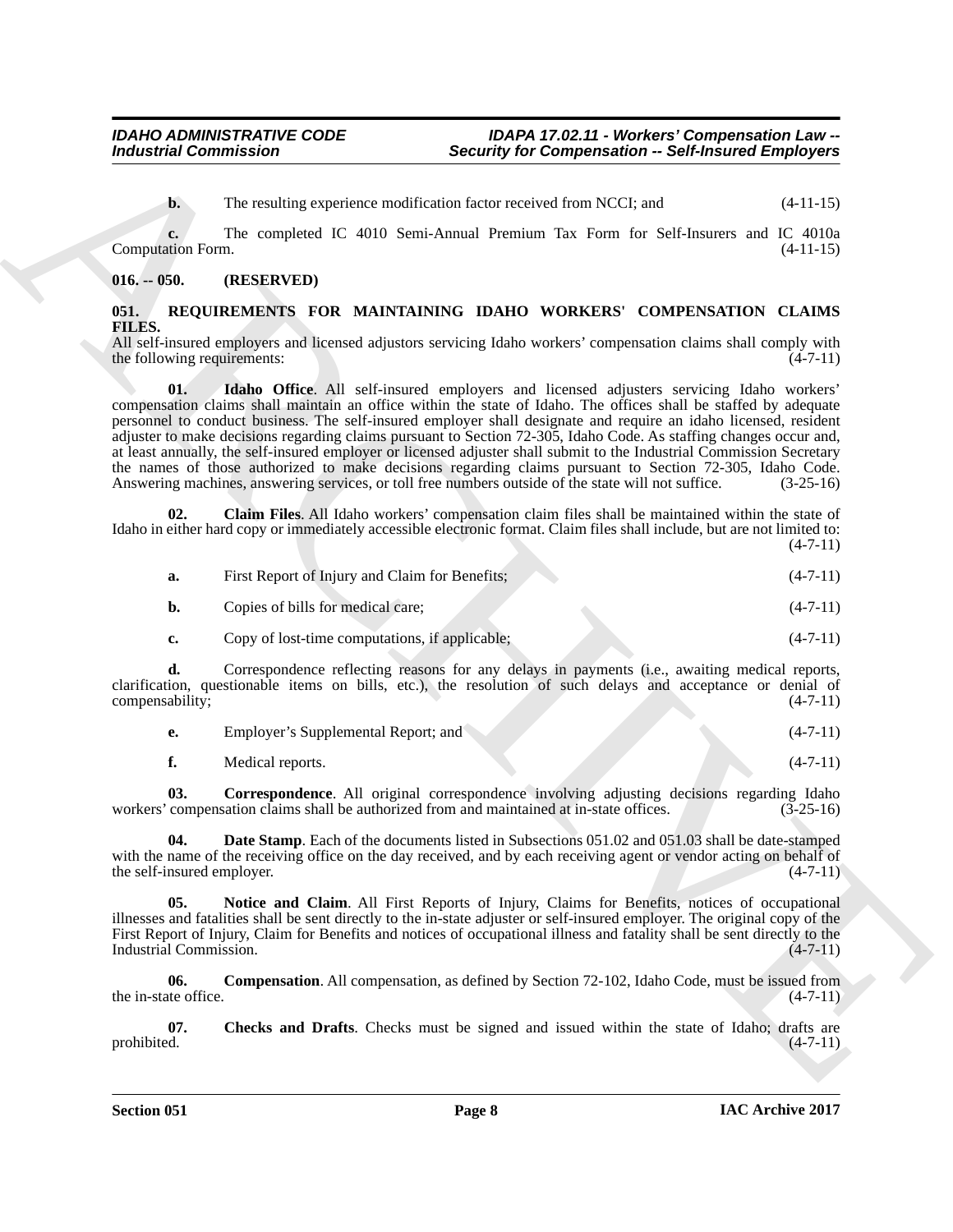# *IDAHO ADMINISTRATIVE CODE IDAPA 17.02.11 - Workers' Compensation Law -- Industrial Commission Security for Compensation -- Self-Insured Employers*

**a.** The Commission may, upon receipt of a written Application for Waiver, grant a waiver from the provisions of Subsections 051.06 and 051.07 of this rule to permit a self-insured employer to sign and issue checks outside the state of Idaho. (4-7-11)

**b.** An Application for Waiver must be accompanied by an affidavit signed by an officer or principal of the self-insured employer, attesting to the fact that the self-insured employer is prepared to comply with all statutes and rules pertaining to prompt payment of compensation.  $(4-7-11)$ and rules pertaining to prompt payment of compensation.

*Industrial* Commutation 2018 **Security is the composition** of the second and the second and the second and the second and interest in the second and the second and the second and the second and the second and the second **c.** All waivers shall be effective from the date the Commission issues the order granting the waiver. A waiver shall remain in effect until revoked by the Industrial Commission. At least annually, staff of the Industrial Commission may review the performance of any self-insured employer for which a waiver under this rule has been granted to assure that the self-insured employer is complying with all statutes and rules pertaining to prompt payment of compensation. (4-7-11) of compensation.

**d.** If at any time after the Commission has granted a waiver, the Commission receives information permitting the inference that the self-insured employer has failed to provide timely benefits to any claimant, the Commission may issue an order to show cause why the Commission should not revoke the waiver; and, after affording the self-insured employer an opportunity to be heard, may revoke the waiver and order the self-insured employer to comply with the requirements of Subsections 051.06 and 051.07 of this rule. (4-7-11)

**08. Copies of Checks**. Copies of checks and/or electronically reproducible copies of the information contained on the checks must be maintained in the in-state files for Industrial Commission audit purposes. A copy of the first income benefit check, showing signature and date, shall be sent to the Industrial Commission the same day of issuance. (3-25-16)  $is$ suance.  $(3-25-16)$ 

<span id="page-8-6"></span><span id="page-8-4"></span>**09. Prompt Claim Servicing**. Prompt claim servicing includes, but is not limited to:  $(4-7-11)$ 

**a.** Payment of medical bills in accordance with the provisions of IDAPA 17.02.09, Medical Fees, 031, 032, 033, and 034.  $(4-7-11)$ Sections 031, 032, 033, and 034.

<span id="page-8-5"></span><span id="page-8-3"></span>**b.** Payment of income benefits on a weekly basis, unless otherwise approved by the Commission.  $(4 - 7 - 11)$ 

**10. Audits**. The Industrial Commission will perform periodic audits to ensure compliance with the quirements.  $(4-7-11)$ above requirements.

**Non-Compliance**. Non-compliance with the above requirements may result in the revocation of the authority of a self-insured employer to self-insure its workers' compensation obligations in the state of Idaho, or such lesser sanctions as the Industrial Commission may impose.  $(4-7-11)$ such lesser sanctions as the Industrial Commission may impose.

# <span id="page-8-0"></span>**052. -- 180. (RESERVED)**

# <span id="page-8-7"></span><span id="page-8-1"></span>**181. RULE PROHIBITING USE OF SICK LEAVE OR OTHER ALTERNATIVE COMPENSATION.**

<span id="page-8-9"></span>**01. Employee Not Required to Take Sick Leave in Lieu of Compensation**. No employer obligated to pay workers' compensation benefits to an employee as provided by the Workers' Compensation Law may require an employee to accept "sick leave" or other comparable benefit in lieu of the workers' compensation benefits provided by law. Section 72-318(2), Idaho Code, specifically provides that no agreement by an employee to waive his rights to compensation under the Workers' Compensation Law shall be valid.  $(4-7-11)$ 

<span id="page-8-8"></span>**02. Election of Sick Leave or Alternative Compensation Prohibited**. Further, the Commission construes Section 181 as preventing an employee from electing to accept "sick leave" or other comparable benefit from an employer in lieu of workers' compensation benefits to which the employee is entitled under the Workers'<br>Compensation Law, and therefore such elections or agreements are prohibited. (4-7-11) Compensation Law, and therefore such elections or agreements are prohibited.

# <span id="page-8-2"></span>**182. -- 270. (RESERVED)**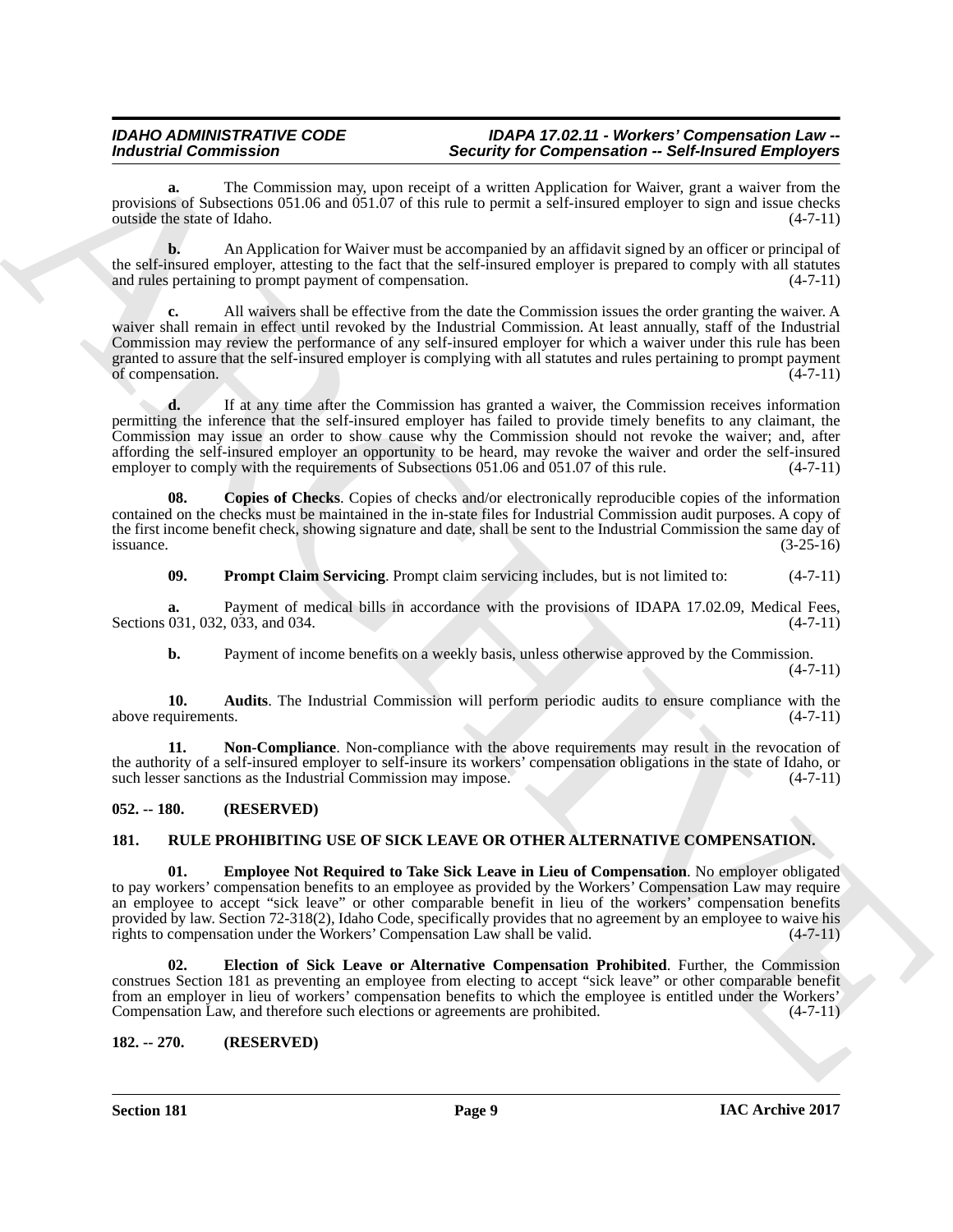#### <span id="page-9-2"></span><span id="page-9-0"></span>**271. RULE GOVERNING REPORTING INDEMNITY AND MEDICAL PAYMENTS AND MAKING PAYMENT OF INDUSTRIAL SPECIAL INDEMNITY FUND ASSESSMENT.**

Pursuant to Section 72-327, Idaho Code, every authorized self-insurer authorized to self-insure its workers' compensation obligations in Idaho shall report annually to the Industrial Commission the total gross amount of indemnity benefits paid on Idaho workers' compensation claims during the applicable reporting period. (4-7-11)

<span id="page-9-5"></span>**01. Filing**. The report of indemnity and medical payments shall be filed with the Industrial Commission simultaneously with the first Semi-Annual Premium Tax Report; which, pursuant to Section 72-523, Idaho Code, is due each year on March 3rd. (3-29-12)

<span id="page-9-6"></span>**02. Form**. The report of indemnity and medical payments shall be submitted in writing on, or in a format substantially the same as the current Form IC2-327, "Workers' Compensation Claims Involving Medical Payments Only and Claims Involving Indemnity Payments Report," available from the Fiscal Bureau of the Industrial Commission or on the Commission's website at www.iic.idaho.gov. (3-20-14)

<span id="page-9-8"></span>**03. Report Required When No Indemnity Paid**. If an entity required to report under this rule has no claims against which indemnity payments have been made during the reporting period, a report shall be filed so indicating. (4-7-11) indicating. (4-7-11)

**04. Penalty for Late Filing**. A penalty shall be assessed by the Commission for filing the report of indemnity and medical payments later than March 3rd each year. (3-29-12)

<span id="page-9-7"></span>**a.** A penalty of two hundred dollars (\$200) shall be assessed for late filing of seven (7) days or less.  $(4 - 7 - 11)$ 

**b.** A penalty of one hundred dollars (\$100) per day shall be assessed for late filing of more than seven (4-7-11)  $(7)$  days.  $(4-7-11)$ 

<span id="page-9-4"></span>**c.** A penalty assessed by the Commission shall be payable to the Industrial Commission and shall be submitted with the April 1 payment of the industrial special indemnity fund assessment, following notice by the Commission of the penalty assessment.  $(4-7-11)$ Commission of the penalty assessment.

Moderatio Commutation 2.1 The space of the space of the space of the space of the space of the space of the space of the space of the space of the space of the space of the space of the space of the space of the space of **05. Estimating Indemnity Payments for Entities That Fail to Report Timely**. If an entity required to report indemnity and medical payments under these rules fails to report within the time allowed in these rules, the Commission will estimate the indemnity payments for that entity by using the indemnity amount reported for the preceding reporting period and adding twenty percent (20%). (3-29-12) preceding reporting period and adding twenty percent (20%).

<span id="page-9-3"></span>**06. Adjustment for Overpayments or Underpayments**. Overpayments or underpayments, including those resulting from estimating the indemnity payments of entities that fail to report timely, will be adjusted on the billing for the subsequent period.  $(4-7-11)$ billing for the subsequent period.

# <span id="page-9-1"></span>**272. -- 999. (RESERVED)**